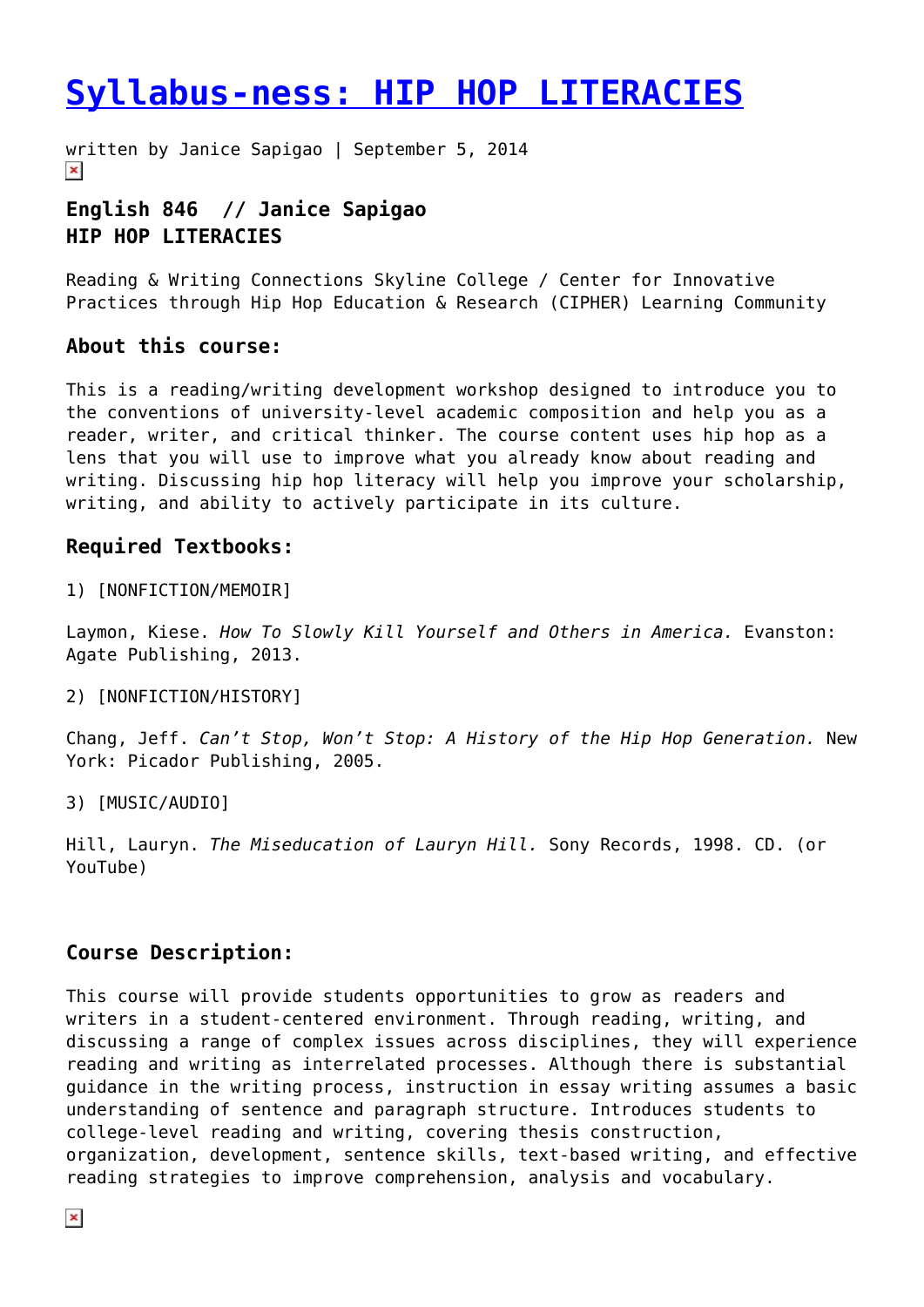#### **Student Learning Outcomes:**

Upon successful completion of this course, a student will meet the following outcomes:

1. ESSAYS: Write focused, organized, well-developed, and text-based essays appropriate to the developmental level using effective paragraphs, which support a clear thesis statement, and demonstrate competence in standard English grammar and usage.

2. CRITICAL ANALYSIS: Demonstrate critical reading, writing, and thinking skills through analysis, synthesis, and evaluation of important ideas.

3. SOURCES: Effectively evaluate and integrate relevant sources and document them according to MLA guidelines.

#### **Instructional Methods:**

We will experience, critique, and write about a variety of interdisciplinary media and text. Through lectures and discussions, small group work, readings, peer editing, student presentations, conferences, exams, in-class writing, journal writing and rigorous engagement with text, you will deepen your understanding of yourself and your writing or storytelling process.

#### **Unit one – "R.A.P.: Rhythmic American Poetry"**

We'll discuss hip hop poetics, sound, rhythm, social justice theory, critical thinking, critical reading, and critical writing. We'll also gear up to discuss pre-writing, pre-reading, and writing processes.

### **Unit two – "Holler At Your Girl"**

What roles and responsibilities do women take on in hip hop? We'll discuss, feminism, black womanism, third world and women of color feminisms, male allyship, and critical liberation. We'll also work on MLA citation, refining paragraph and essay structure, and notetaking.

#### **Unit three –Youth Culture Can't Stop, Won't Stop**

If we empower our youth, what happens? Hip hop is, was, and will be dependent on the power of youth. We'll begin working on research projects, discussing methodology, and analysis.

#### **Unit four – Welcome to Where I'm From**

Does where we're from influence or pre-determine our sound, styles,